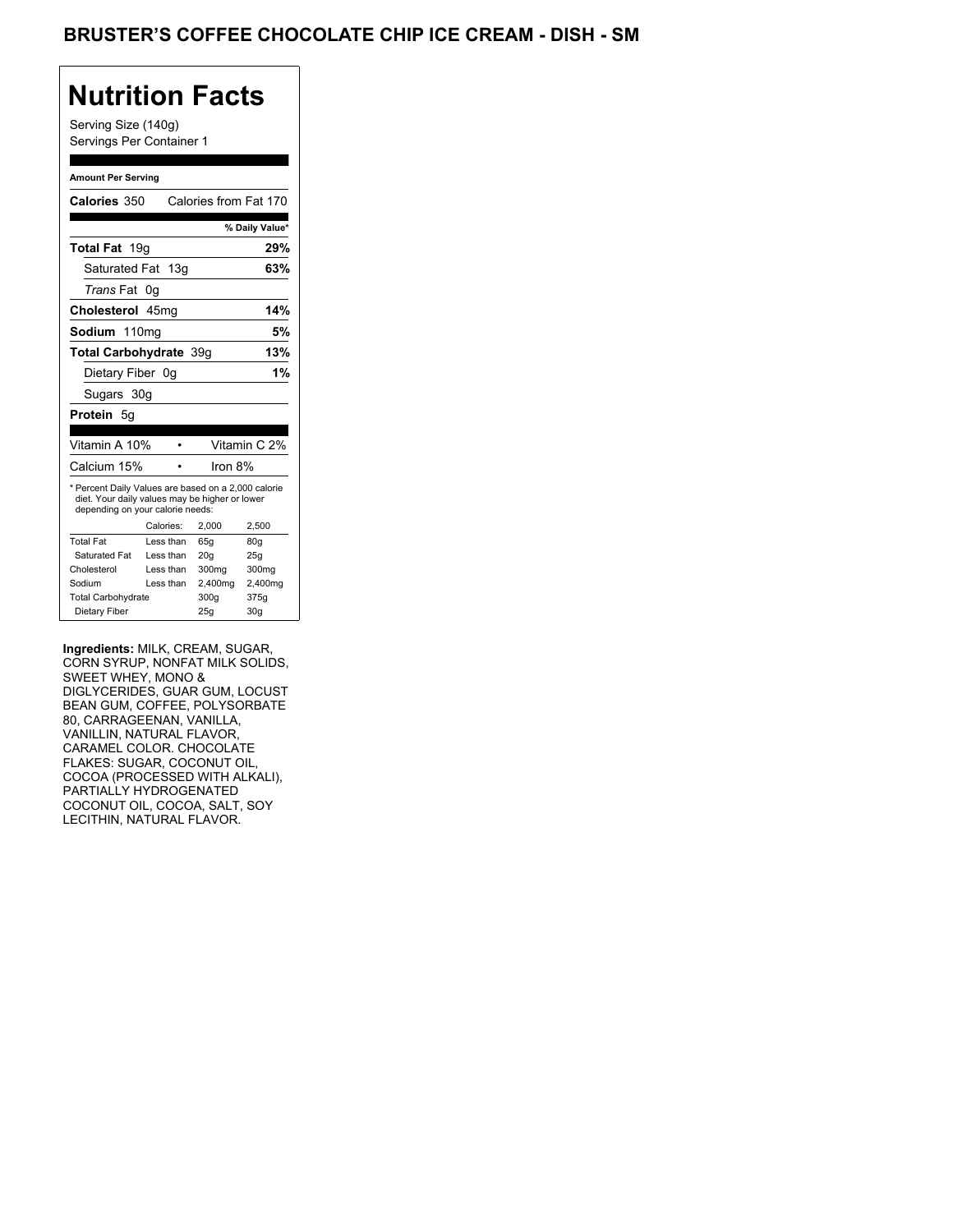## BRUSTER'S COFFEE CHOCOLATE CHIP ICE CREAM - DISH - REG

# Nutrition Facts

Serving Size (210g) Servings Per Container 1

#### Amount Per Serving

| Calories 520                                                                                                                                                                                                                                                                 |                        | Calories from Fat 260 |                  |
|------------------------------------------------------------------------------------------------------------------------------------------------------------------------------------------------------------------------------------------------------------------------------|------------------------|-----------------------|------------------|
|                                                                                                                                                                                                                                                                              |                        |                       | % Daily Value*   |
| Total Fat 29g                                                                                                                                                                                                                                                                |                        |                       | 44%              |
| Saturated Fat 19g                                                                                                                                                                                                                                                            |                        |                       | 94%              |
| Trans Fat 0g                                                                                                                                                                                                                                                                 |                        |                       |                  |
| Cholesterol 65mg                                                                                                                                                                                                                                                             |                        |                       | 22%              |
| Sodium 160mg                                                                                                                                                                                                                                                                 |                        |                       | 7%               |
| Total Carbohydrate 59g                                                                                                                                                                                                                                                       |                        |                       | 20%              |
| Dietary Fiber <1g                                                                                                                                                                                                                                                            |                        |                       | 2%               |
| Sugars 46g                                                                                                                                                                                                                                                                   |                        |                       |                  |
| Protein 7g                                                                                                                                                                                                                                                                   |                        |                       |                  |
| Vitamin A 15%                                                                                                                                                                                                                                                                | $\bullet$              |                       | Vitamin C 4%     |
| Calcium 20%                                                                                                                                                                                                                                                                  | $\bullet$              | Iron 10%              |                  |
| * Percent Daily Values are based on a 2,000 calorie<br>diet. Your daily values may be higher or lower<br>depending on your calorie needs:                                                                                                                                    |                        |                       |                  |
| <b>Total Fat</b>                                                                                                                                                                                                                                                             | Calories:<br>Less than | 2,000<br>65g          | 2,500<br>80g     |
| Saturated Fat                                                                                                                                                                                                                                                                | Less than              | 20g                   | 25g              |
| Cholesterol<br>Sodium                                                                                                                                                                                                                                                        | Less than<br>Less than | 300mg<br>2,400mg      | 300mg<br>2,400mg |
| <b>Total Carbohydrate</b>                                                                                                                                                                                                                                                    |                        | 300g                  | 375g             |
| Dietary Fiber                                                                                                                                                                                                                                                                |                        | 25g                   | 30g              |
| BEAN GUM, COFFEE, POLYSORBATE<br>30, CARRAGEENAN, VANILLA,<br>VANILLIN, NATURAL FLAVOR,<br>CARAMEL COLOR. CHOCOLATE<br>FLAKES: SUGAR, COCONUT OIL,<br>COCOA (PROCESSED WITH ALKALI),<br>PARTIALLY HYDROGENATED<br>COCONUT OIL, COCOA, SALT, SOY<br>_ECITHIN, NATURAL FLAVOR. |                        |                       |                  |
|                                                                                                                                                                                                                                                                              |                        |                       |                  |
|                                                                                                                                                                                                                                                                              |                        |                       |                  |
|                                                                                                                                                                                                                                                                              |                        |                       |                  |
|                                                                                                                                                                                                                                                                              |                        |                       |                  |
|                                                                                                                                                                                                                                                                              |                        |                       |                  |
|                                                                                                                                                                                                                                                                              |                        |                       |                  |
|                                                                                                                                                                                                                                                                              |                        |                       |                  |
|                                                                                                                                                                                                                                                                              |                        |                       |                  |
|                                                                                                                                                                                                                                                                              |                        |                       |                  |
|                                                                                                                                                                                                                                                                              |                        |                       |                  |
|                                                                                                                                                                                                                                                                              |                        |                       |                  |
|                                                                                                                                                                                                                                                                              |                        |                       |                  |
|                                                                                                                                                                                                                                                                              |                        |                       |                  |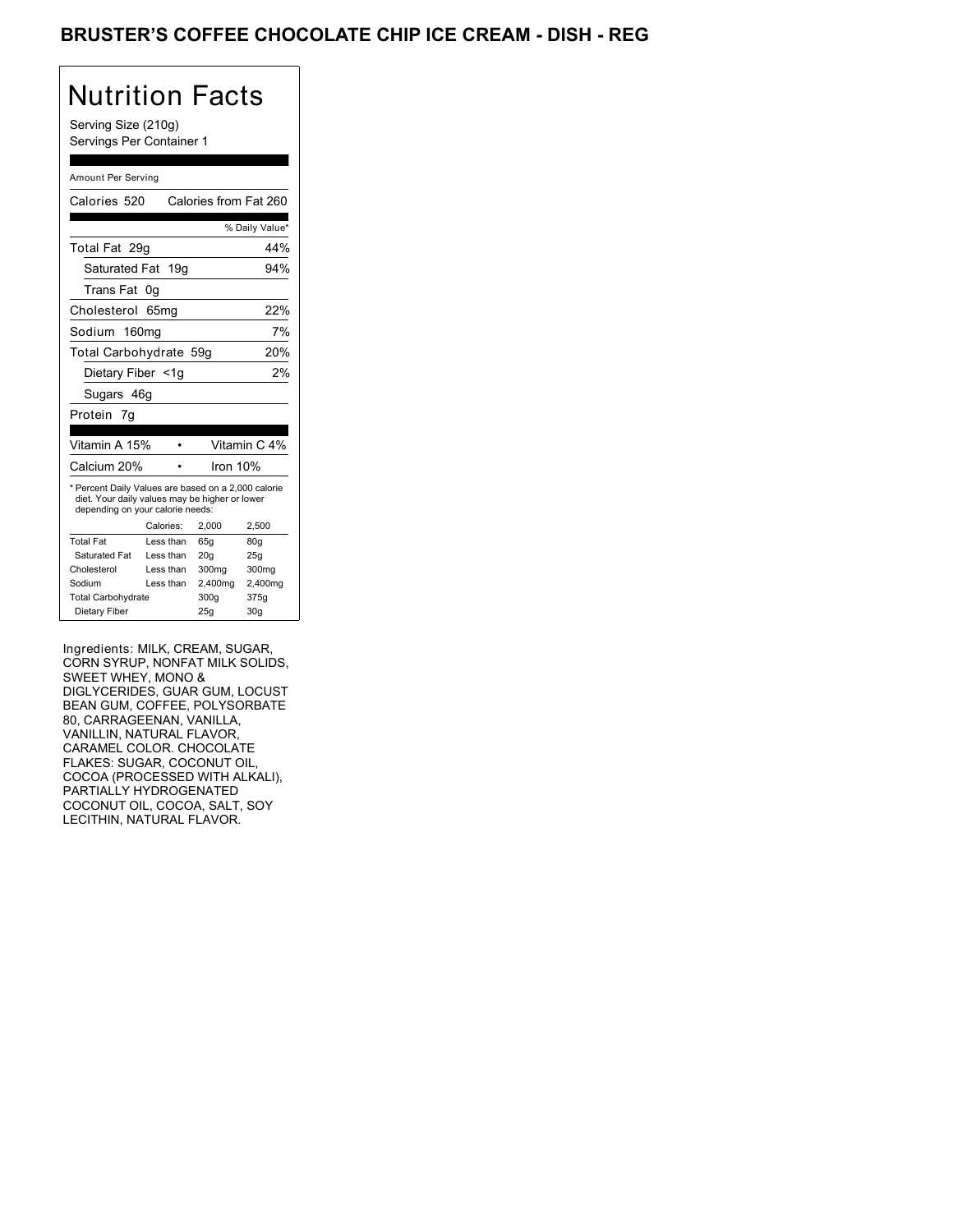## BRUSTER'S COFFEE CHOCOLATE CHIP ICE CREAM - DISH - LG

# Nutrition Facts

Serving Size (280g) Servings Per Container 1

#### Amount Per Serving

| Calories 690                                                                                                                                                                                                                                                                 |                        | Calories from Fat 340 |                  |
|------------------------------------------------------------------------------------------------------------------------------------------------------------------------------------------------------------------------------------------------------------------------------|------------------------|-----------------------|------------------|
|                                                                                                                                                                                                                                                                              |                        |                       | % Daily Value*   |
| Total Fat 38g                                                                                                                                                                                                                                                                |                        |                       | 59%              |
| Saturated Fat 25g                                                                                                                                                                                                                                                            |                        |                       | 125%             |
| Trans Fat 0g                                                                                                                                                                                                                                                                 |                        |                       |                  |
| Cholesterol 85mg                                                                                                                                                                                                                                                             |                        |                       | 29%              |
| Sodium 220mg                                                                                                                                                                                                                                                                 |                        |                       | 9%               |
| Total Carbohydrate 78g                                                                                                                                                                                                                                                       |                        |                       | 26%              |
| Dietary Fiber <1g                                                                                                                                                                                                                                                            |                        |                       | 3%               |
| Sugars 61g                                                                                                                                                                                                                                                                   |                        |                       |                  |
| Protein 9g                                                                                                                                                                                                                                                                   |                        |                       |                  |
|                                                                                                                                                                                                                                                                              |                        |                       |                  |
| Vitamin A 20%                                                                                                                                                                                                                                                                | $\bullet$              |                       | Vitamin C 4%     |
| Calcium 25%                                                                                                                                                                                                                                                                  | $\bullet$              | Iron 15%              |                  |
| * Percent Daily Values are based on a 2,000 calorie<br>diet. Your daily values may be higher or lower<br>depending on your calorie needs:                                                                                                                                    | Calories:              | 2,000                 | 2,500            |
| <b>Total Fat</b>                                                                                                                                                                                                                                                             | Less than              | 65g                   | 80g              |
| Saturated Fat                                                                                                                                                                                                                                                                | Less than              | 20g                   | 25g              |
| Cholesterol<br>Sodium                                                                                                                                                                                                                                                        | Less than<br>Less than | 300mg<br>2,400mg      | 300mg<br>2,400mg |
| <b>Total Carbohydrate</b>                                                                                                                                                                                                                                                    |                        | 300g                  | 375g             |
| Dietary Fiber                                                                                                                                                                                                                                                                |                        | 25g                   | 30g              |
| BEAN GUM, COFFEE, POLYSORBATE<br>30, CARRAGEENAN, VANILLA,<br>VANILLIN, NATURAL FLAVOR,<br>CARAMEL COLOR. CHOCOLATE<br>FLAKES: SUGAR, COCONUT OIL,<br>COCOA (PROCESSED WITH ALKALI),<br>PARTIALLY HYDROGENATED<br>COCONUT OIL, COCOA, SALT, SOY<br>_ECITHIN, NATURAL FLAVOR. |                        |                       |                  |
|                                                                                                                                                                                                                                                                              |                        |                       |                  |
|                                                                                                                                                                                                                                                                              |                        |                       |                  |
|                                                                                                                                                                                                                                                                              |                        |                       |                  |
|                                                                                                                                                                                                                                                                              |                        |                       |                  |
|                                                                                                                                                                                                                                                                              |                        |                       |                  |
|                                                                                                                                                                                                                                                                              |                        |                       |                  |
|                                                                                                                                                                                                                                                                              |                        |                       |                  |
|                                                                                                                                                                                                                                                                              |                        |                       |                  |
|                                                                                                                                                                                                                                                                              |                        |                       |                  |
|                                                                                                                                                                                                                                                                              |                        |                       |                  |
|                                                                                                                                                                                                                                                                              |                        |                       |                  |
|                                                                                                                                                                                                                                                                              |                        |                       |                  |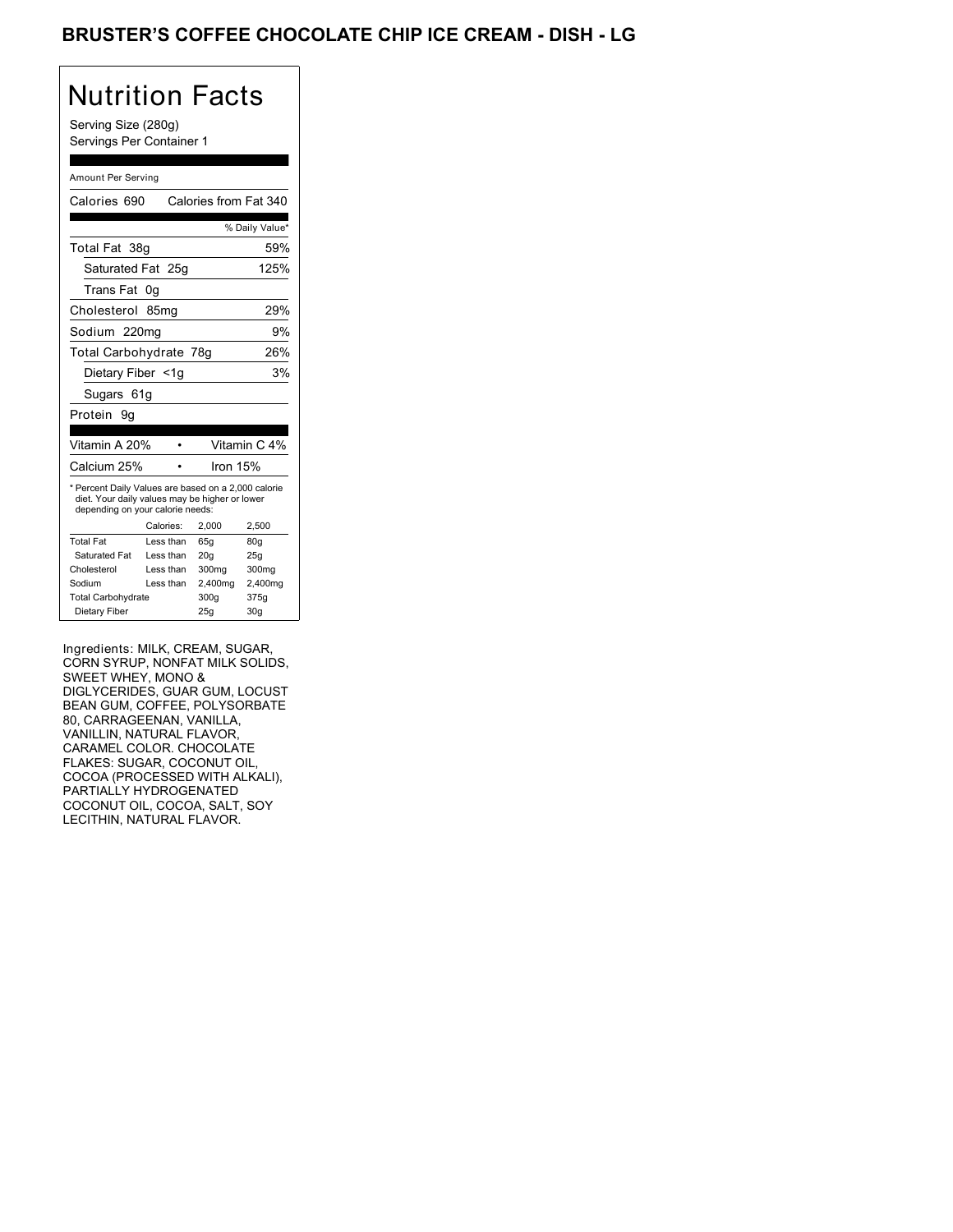## BRUSTER'S COFFEE CHOCOLATE CHIP ICE CREAM - SUGAR CONE - SM

## Nutrition Facts

Serving Size (153g) Servings Per Container 1

### Amount Per Serving

| Calories 400           | Calories from Fat 170                               |
|------------------------|-----------------------------------------------------|
|                        | % Daily Value*                                      |
| Total Fat 19g          | 30%                                                 |
| Saturated Fat 13g      | 63%                                                 |
| Trans Fat 0q           |                                                     |
| Cholesterol 45mg       | 14%                                                 |
| Sodium 130mg           | 5%                                                  |
| Total Carbohydrate 51g | 17%                                                 |
| Dietary Fiber 0g       | 1%                                                  |
| Sugars 33g             |                                                     |
| Protein 5q             |                                                     |
|                        |                                                     |
| Vitamin A 10%          | Vitamin C 2%                                        |
| Calcium 15%            | Iron 10%                                            |
| diet.                  | * Percent Daily Values are based on a 2,000 calorie |

depending on your calorie needs:

Ingredients: MILK, CREAM, SUGAR, CORN SYRUP, NONFAT MILK SWEET WHEY, MONO & DIGLYCERIDES, GUAR GUM, LOCUST BIOLTOLINDES, OOAN OOM, LOOOS<br>BEAN GUM, COFFEE, POLYSORBATE 80, CARRAGEENAN, VANILLA, VANILLIN, NATURAL FLAVOR, CARAMEL COLOR. CHOCOLATE FLAKES: SUGAR, COCONUT OIL, COCOA (PROCESSED WITH ALKALI), PARTIALLY HYDROGENATED COCONUT OIL, COCOA, SALT, SOY LECITHIN, NATURAL FLAVOR. SUGAR CONE: ENRICHED WHEAT FLOUR (ENRICHED WITH NIACIN, REDUCED IRON, THIAMIN MONONITRATE, RIBOFLAVIN, FOLIC ACID), TAPIOCA FLOUR, SUGAR, VEGETABLE SHORTENING (SOYBEAN AND/OR CANOLA OIL, MODIFIED PALM OIL, SOY LECITHIN, AND/OR PARTIALLY HYDROGENATED SOYBEAN OIL), OAT FIBER AND/OR VEGETABLE FIBER, SALT, CARAMEL COLOR, ARTIFICIAL FLAVOR, SOY LECITHIN.  $T_1$  Father Father,  $T_2$  is the  $T_3$  supported for  $\overline{S}$  Saturated Fat Less than 20g 25g SWEET WHEY, MONO &<br>DISCOVERED 3000 DOUGLASS TO 2000 BEAN GUM, COFFEE, POLYSORBATE Vertical, Full Friday, December 09, 17019g30%13g 63%0g45mg14%130mg5%51g17%33gNONFAT MILK SOLIDS,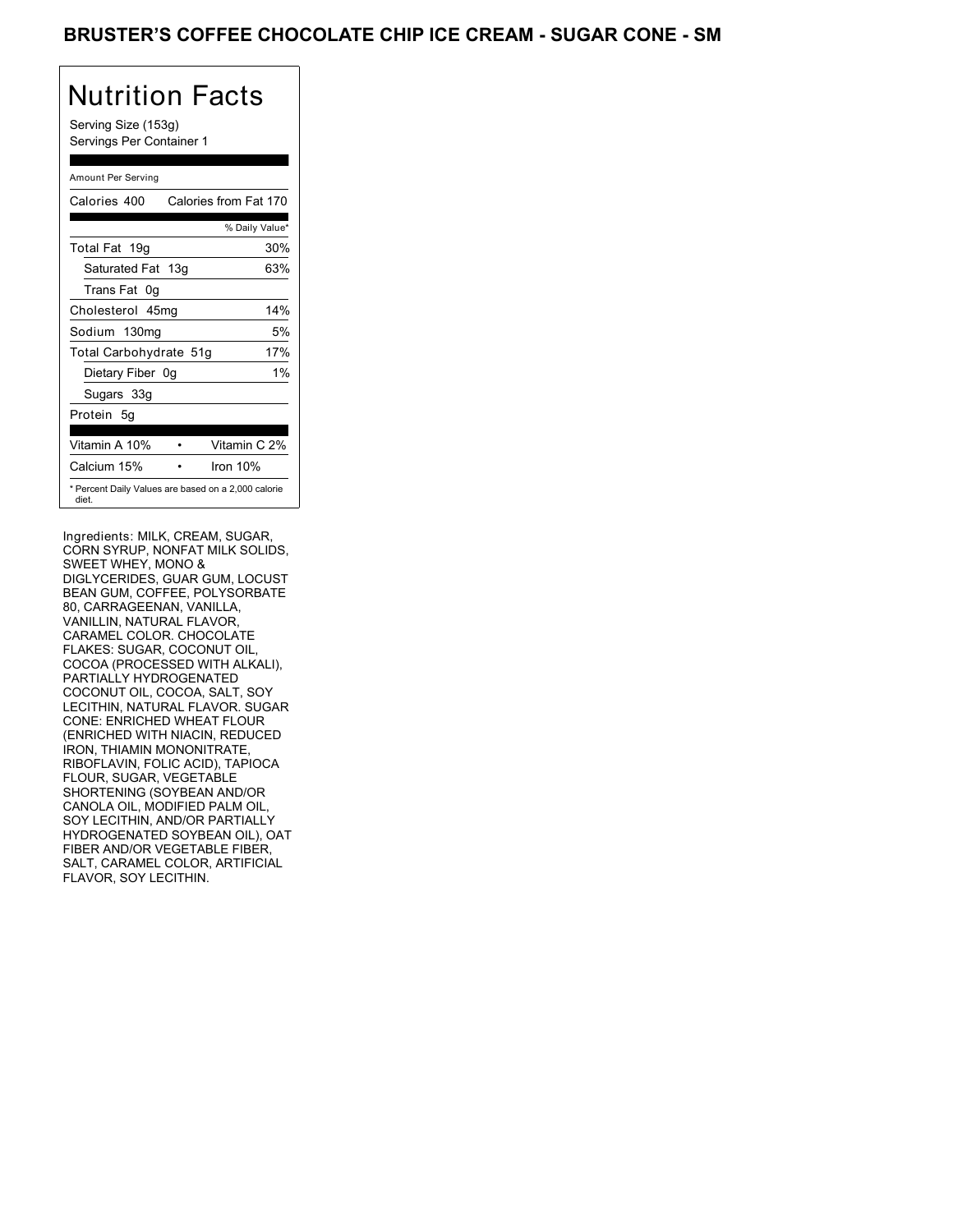## BRUSTER'S COFFEE CHOCOLATE CHIP ICE CREAM - SUGAR CONE - REG

# Nutrition Facts

Serving Size (223g) Servings Per Container 1

### Amount Per Serving

| Calories 570           | Calories from Fat 260                               |
|------------------------|-----------------------------------------------------|
|                        | % Daily Value*                                      |
| Total Fat 29q          | 44%                                                 |
| Saturated Fat 19g      | 94%                                                 |
| Trans Fat 0q           |                                                     |
| Cholesterol 65mg       | 22%                                                 |
| Sodium 180mg           | 8%                                                  |
| Total Carbohydrate 71g | 24%                                                 |
| Dietary Fiber <1g      | 2%                                                  |
| Sugars 49g             |                                                     |
| Protein 7g             |                                                     |
|                        |                                                     |
| Vitamin A 15%          | Vitamin C 4%                                        |
| Calcium 20%            | Iron 15%                                            |
| diet.                  | * Percent Daily Values are based on a 2,000 calorie |

depending on your calorie needs:

Ingredients: MILK, CREAM, SUGAR, CORN SYRUP, NONFAT MILK SWEET WHEY, MONO & DIGLYCERIDES, GUAR GUM, LOCUST BIOLTOLINDES, OOAN OOM, LOOOS<br>BEAN GUM, COFFEE, POLYSORBATE 80, CARRAGEENAN, VANILLA, VANILLIN, NATURAL FLAVOR, CARAMEL COLOR. CHOCOLATE FLAKES: SUGAR, COCONUT OIL, COCOA (PROCESSED WITH ALKALI), PARTIALLY HYDROGENATED COCONUT OIL, COCOA, SALT, SOY LECITHIN, NATURAL FLAVOR. SUGAR CONE: ENRICHED WHEAT FLOUR (ENRICHED WITH NIACIN, REDUCED IRON, THIAMIN MONONITRATE, RIBOFLAVIN, FOLIC ACID), TAPIOCA FLOUR, SUGAR, VEGETABLE SHORTENING (SOYBEAN AND/OR CANOLA OIL, MODIFIED PALM OIL, SOY LECITHIN, AND/OR PARTIALLY HYDROGENATED SOYBEAN OIL), OAT FIBER AND/OR VEGETABLE FIBER, SALT, CARAMEL COLOR, ARTIFICIAL FLAVOR, SOY LECITHIN.  $T_1$  $T_2$  $T_3$   $T_4$  $T_5$   $T_6$   $T_7$  $T_8$  $T_9$  $T_1$  $T_2$  $T_3$  $T_4$  Saturated Fat Less than 20g 25g SWEET WHEY, MONO &<br>DISCOVERED 3000 DOUGLASS TO 2000 BEAN GUM, COFFEE, POLYSORBATE Celebrate 19, 570264 method is a state of the state of the state of the state of the state of the state of the state of the state of the state of the state of the state of the state of the state of the state of the state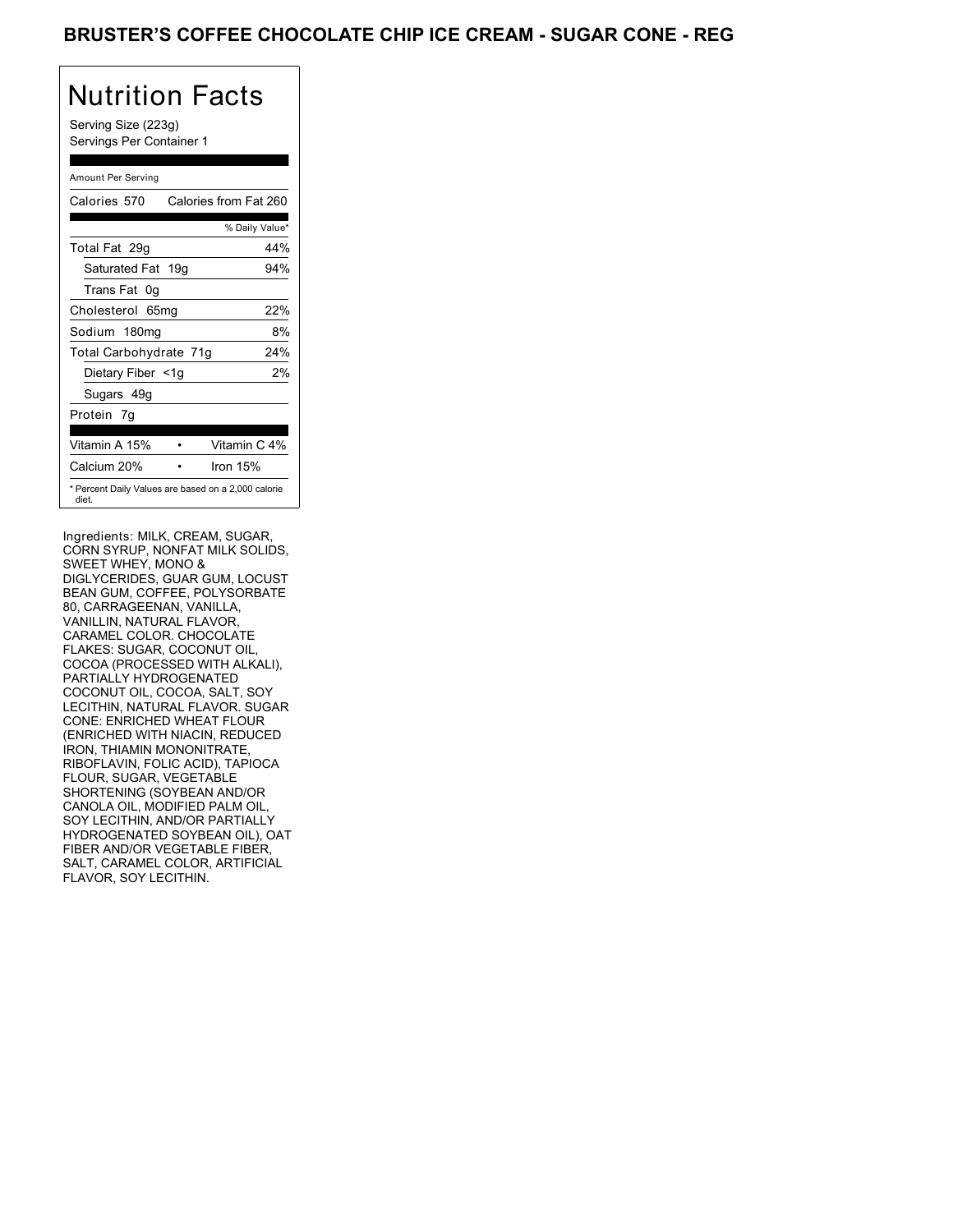## BRUSTER'S COFFEE CHOCOLATE CHIP ICE CREAM - SUGAR CONE - LG

# Nutrition Facts

Serving Size (286g) Servings Per Container 1

### Amount Per Serving

| Calories 720<br>Calories from Fat 340                        |                |
|--------------------------------------------------------------|----------------|
|                                                              |                |
|                                                              | % Daily Value* |
| Total Fat 38g                                                | 59%            |
| Saturated Fat 25g                                            | 125%           |
| Trans Fat<br>0q                                              |                |
| Cholesterol 85mg                                             | 29%            |
| Sodium 230mg                                                 | 9%             |
| Total Carbohydrate 83g                                       | 28%            |
| Dietary Fiber <1g                                            | 3%             |
| Sugars 61g                                                   |                |
| Protein 10g                                                  |                |
| Vitamin A 20%<br>Vitamin C 4%                                |                |
| Calcium 25%<br>Iron $20%$                                    |                |
| * Percent Daily Values are based on a 2,000 calorie<br>diet. |                |

Ingredients: MILK, CREAM, SUGAR, CORN SYRUP, NONFAT MILK SWEET WHEY, MONO & DIGLYCERIDES, GUAR GUM, LOCUST BIOLTOLINDES, OOAN OOM, LOOOS<br>BEAN GUM, COFFEE, POLYSORBATE 80, CARRAGEENAN, VANILLA, VANILLIN, NATURAL FLAVOR, CARAMEL COLOR. CHOCOLATE FLAKES: SUGAR, COCONUT OIL, COCOA (PROCESSED WITH ALKALI), PARTIALLY HYDROGENATED COCONUT OIL, COCOA, SALT, SOY LECITHIN, NATURAL FLAVOR. SUGAR CONE: ENRICHED WHEAT FLOUR (ENRICHED WITH NIACIN, REDUCED IRON, THIAMIN MONONITRATE, RIBOFLAVIN, FOLIC ACID), TAPIOCA FLOUR, SUGAR, VEGETABLE SHORTENING (SOYBEAN AND/OR CANOLA OIL, MODIFIED PALM OIL, SOY LECITHIN, AND/OR PARTIALLY HYDROGENATED SOYBEAN OIL), OAT FIBER AND/OR VEGETABLE FIBER, SALT, CARAMEL COLOR, ARTIFICIAL FLAVOR, SOY LECITHIN.  $T_1$  $T_2$  $T_3$   $T_4$  $T_5$   $T_6$   $T_7$  $T_8$  $T_9$  $T_1$  $T_2$  $T_3$  $T_4$  Saturated Fat Less than 20g 25g  $\overline{\phantom{a}}$ BEAN GUM, COFFEE, POLYSORBATE Service Georgia Contents (286g)<br>
Service Full Galence transformation (286g)<br>
Colores Colores Contents (286g)<br>
Colores Colores Colores Colores Colores<br>
Colores Colores Colores Colores Colores<br>
Colores Colores Colores Color SWEET WHEY, MONO &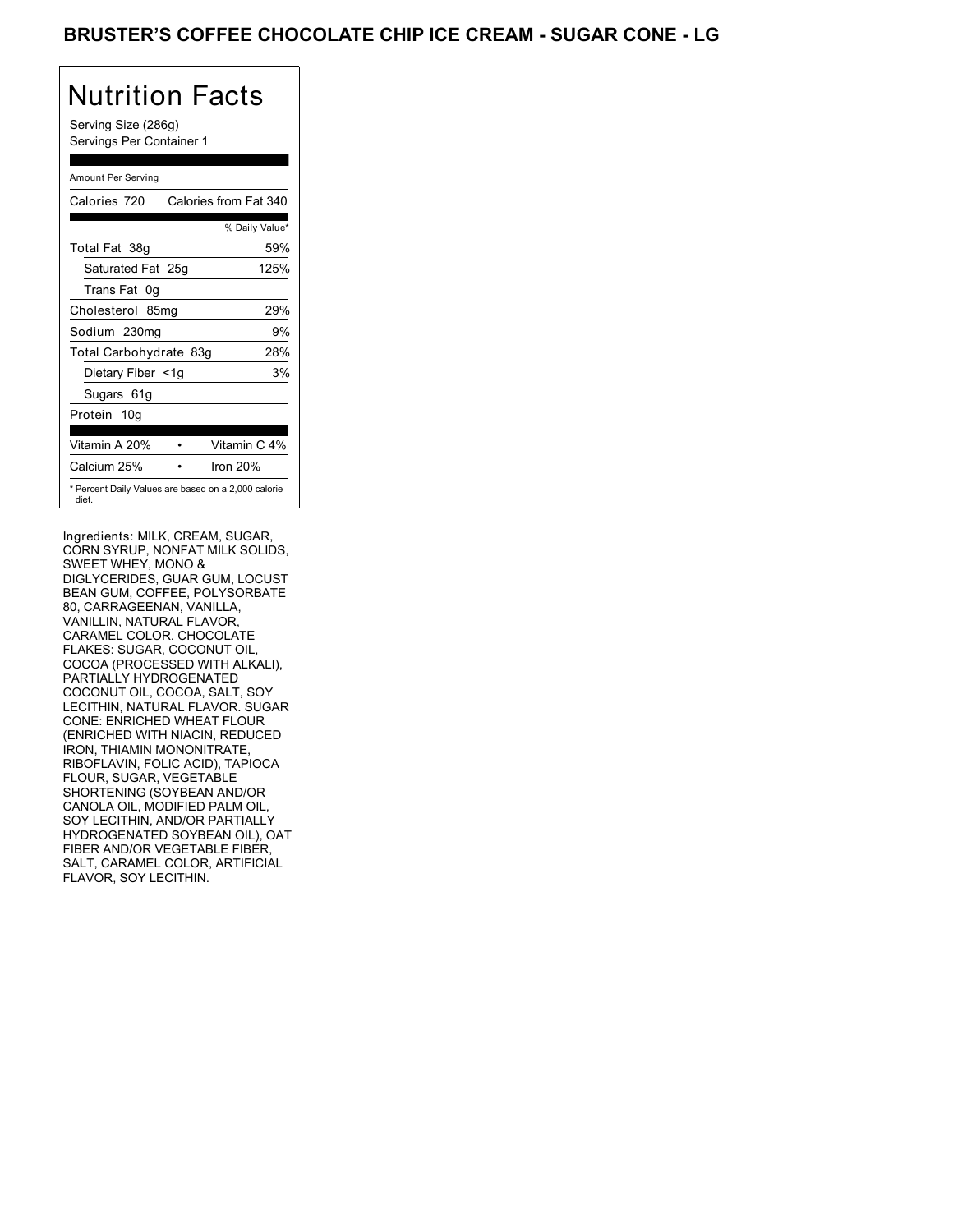## BRUSTER'S COFFEE CHOCOLATE CHIP ICE CREAM - CAKE CONE - SM

## Nutrition Facts

Serving Size (146g) Servings Per Container 1

### Amount Per Serving

| Calories 370           | Calories from Fat 170                               |
|------------------------|-----------------------------------------------------|
|                        | % Daily Value*                                      |
| Total Fat 19g          | 30%                                                 |
| Saturated Fat 13g      | 63%                                                 |
| Trans Fat 0q           |                                                     |
| Cholesterol 45mg       | 14%                                                 |
| Sodium 120mg           | 5%                                                  |
| Total Carbohydrate 44g | 15%                                                 |
| Dietary Fiber 0g       | 1%                                                  |
| Sugars 31g             |                                                     |
| Protein 5q             |                                                     |
| Vitamin A 10%          | Vitamin C 2%                                        |
| Calcium 15%            | Iron 10%                                            |
| diet.                  | * Percent Daily Values are based on a 2,000 calorie |

depending on your calorie needs:

Ingredients: MILK, CREAM, SUGAR, CORN SYRUP, NONFAT MILK SWEET WHEY, MONO & DIGLYCERIDES, GUAR GUM, LOCUST BIOLTOLINDES, OOAN OOM, LOOOS<br>BEAN GUM, COFFEE, POLYSORBATE 80, CARRAGEENAN, VANILLA, VANILLIN, NATURAL FLAVOR, CARAMEL COLOR. CHOCOLATE FLAKES: SUGAR, COCONUT OIL, COCOA (PROCESSED WITH ALKALI), PARTIALLY HYDROGENATED COCONUT OIL, COCOA, SALT, SOY LECITHIN, NATURAL FLAVOR. CAKE CONE: ENRICHED WHEAT FLOUR (ENRICHED WITH NIACIN, REDUCED IRON, THIAMIN MONONITRATE, RIBOFLAVIN, FOLIC ACID), TAPIOCA FLOUR, SUGAR, VEGETABLE OIL SHORTENING (SOYBEAN AND/OR CANOLA OIL, MODIFIED PALM OIL, SOY LECITHIN, AND/OR PARTIALLY HYDROGENATED SOYBEAN OIL), LEAVENING (SODIUM BICARBONATE, AMMONIUM BICARBONATE), SALT, NATURAL FLAVOR, ANNATTO (VEGETABLE COLOR).  $T_1$  $T_2$  $T_3$   $T_4$  $T_5$   $T_6$   $T_7$  $T_8$  $T_9$  $T_1$  $T_2$  $T_3$  $T_4$  Saturated Fat Less than 20g 25g SWEET WHEY, MONO &<br>DISCOVERED 3000 DOUGLASS TO 2000 BEAN GUM, COFFEE, POLYSORBATE Celebrate 19, 17019g30%13g 63%13g 63%13g 63%13g 63%13g 63%13g 63%13g 63%13g 63%13g 63%13g 63%13g 63%13g 63%13g 63%13g 63%13g 63%13g 63%13g 63%13g 63%13g 63%13g 63%13g 63%13g 63%13g 63%13g 63%13g 63%13g 63%13g 63%13g 63%13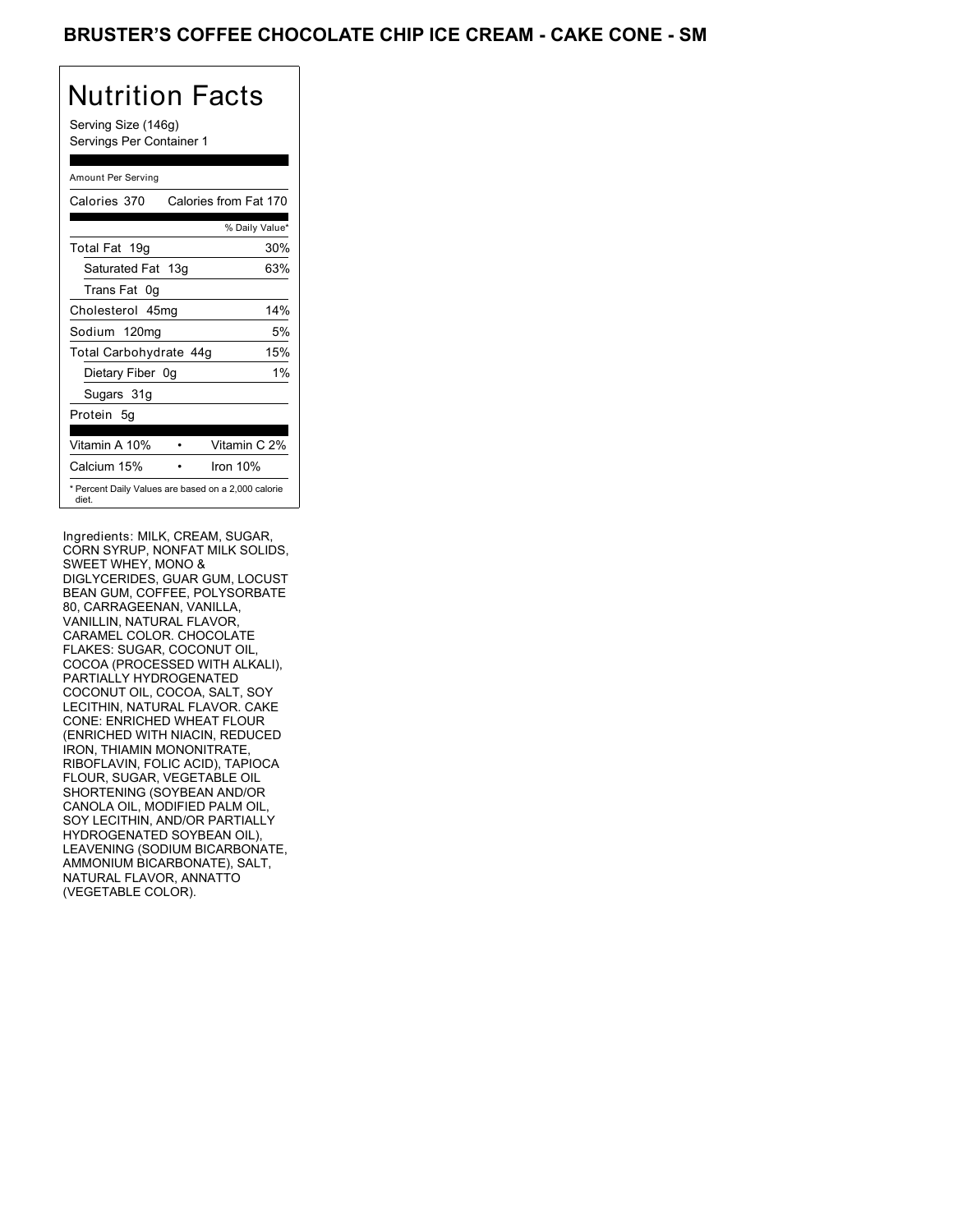## BRUSTER'S COFFEE CHOCOLATE CHIP ICE CREAM - CAKE CONE - REG

# Nutrition Facts

Serving Size (216g) Servings Per Container 1

### Amount Per Serving

| Calories 540           | Calories from Fat 260                               |
|------------------------|-----------------------------------------------------|
|                        | % Daily Value*                                      |
| Total Fat 29q          | 44%                                                 |
| Saturated Fat 19g      | 94%                                                 |
| Trans Fat 0q           |                                                     |
| Cholesterol 65mg       | 22%                                                 |
| Sodium 170mg           | 7%                                                  |
| Total Carbohydrate 64g | 21%                                                 |
| Dietary Fiber <1g      | 2%                                                  |
| Sugars 46g             |                                                     |
| Protein 7q             |                                                     |
|                        |                                                     |
| Vitamin A 15%          | Vitamin C 4%                                        |
| Calcium 20%            | Iron $15%$                                          |
| diet.                  | * Percent Daily Values are based on a 2,000 calorie |

depending on your calorie needs:

Ingredients: MILK, CREAM, SUGAR, CORN SYRUP, NONFAT MILK SWEET WHEY, MONO & DIGLYCERIDES, GUAR GUM, LOCUST BIOLTOLINDES, OOAN OOM, LOOOS<br>BEAN GUM, COFFEE, POLYSORBATE 80, CARRAGEENAN, VANILLA, VANILLIN, NATURAL FLAVOR, CARAMEL COLOR. CHOCOLATE FLAKES: SUGAR, COCONUT OIL, COCOA (PROCESSED WITH ALKALI), PARTIALLY HYDROGENATED COCONUT OIL, COCOA, SALT, SOY LECITHIN, NATURAL FLAVOR. CAKE CONE: ENRICHED WHEAT FLOUR (ENRICHED WITH NIACIN, REDUCED IRON, THIAMIN MONONITRATE, RIBOFLAVIN, FOLIC ACID), TAPIOCA FLOUR, SUGAR, VEGETABLE OIL SHORTENING (SOYBEAN AND/OR CANOLA OIL, MODIFIED PALM OIL, SOY LECITHIN, AND/OR PARTIALLY HYDROGENATED SOYBEAN OIL), LEAVENING (SODIUM BICARBONATE, AMMONIUM BICARBONATE), SALT, NATURAL FLAVOR, ANNATTO (VEGETABLE COLOR).  $T_1$  $T_2$  $T_3$   $T_4$  $T_5$   $T_6$   $T_7$  $T_8$  $T_9$  $T_1$  $T_2$  $T_3$  $T_4$  Saturated Fat Less than 20g 25g SWEET WHEY, MONO &<br>DISCOVERED 3000 DOUGLASS TO 2000 BEAN GUM, COFFEE, POLYSORBATE Celebrate 1968<br>
Vertical Thursday, Full Thursday, The Celebrate of the Samuel Thursday<br>
Statistical Thursday<br>
Statistical December 08, 542<br>
Statistical, Full Thursday, The Celebrate of the Samuel Thursday<br>
Celebrate of th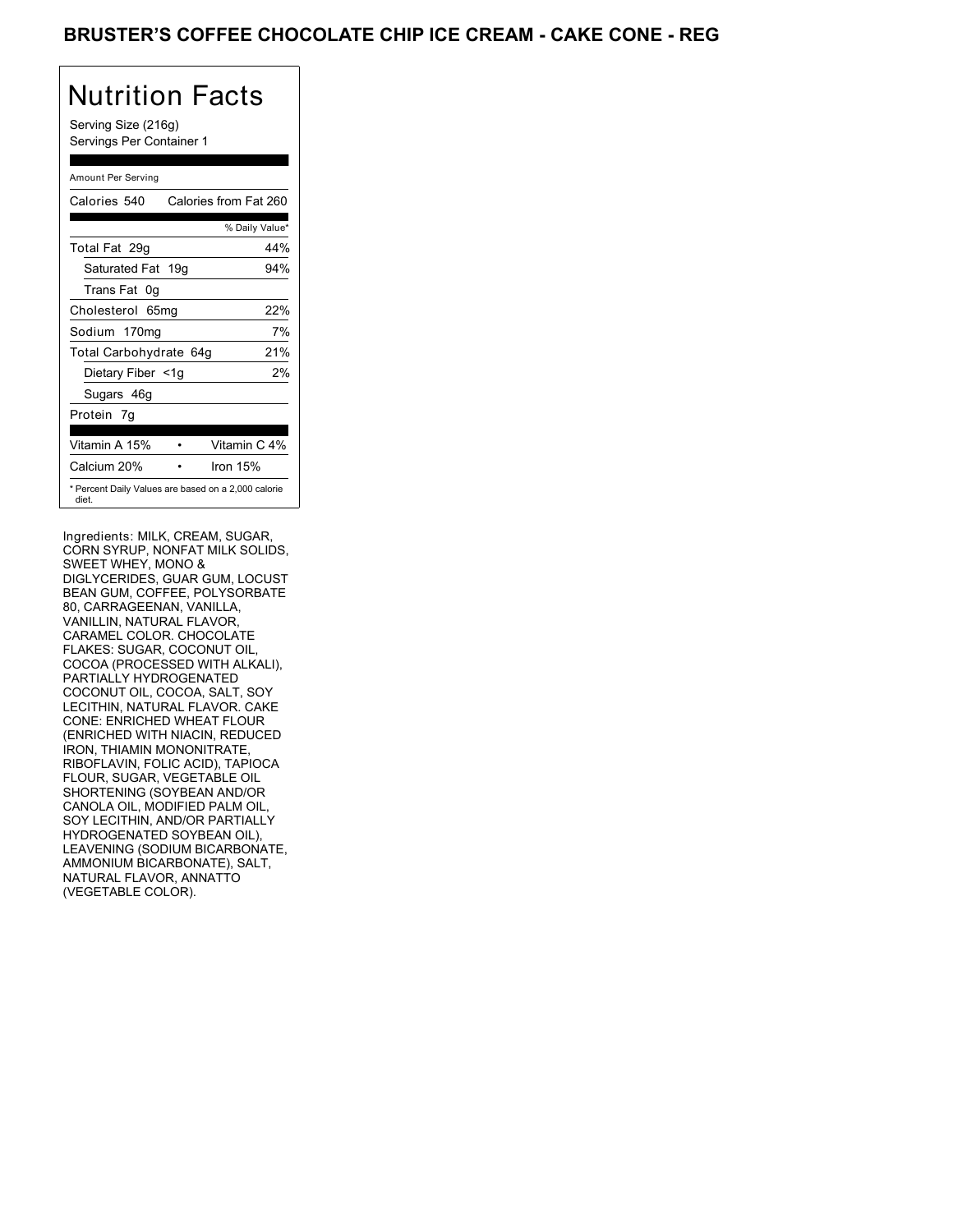## BRUSTER'S COFFEE CHOCOLATE CHIP ICE CREAM - CAKE CONE - LG

# Nutrition Facts

Serving Size (286g) Servings Per Container 1

### Amount Per Serving

| Calories 720                                                 | Calories from Fat 340 |
|--------------------------------------------------------------|-----------------------|
|                                                              | % Daily Value*        |
| Total Fat 38g                                                | 59%                   |
| Saturated Fat 25g                                            | 125%                  |
| Trans Fat 0q                                                 |                       |
| Cholesterol 85mg                                             | 29%                   |
| Sodium 230mg                                                 | 9%                    |
| Total Carbohydrate 83g                                       | 28%                   |
| Dietary Fiber <1g                                            | 3%                    |
| Sugars 61g                                                   |                       |
| Protein 10g                                                  |                       |
| Vitamin A 20%                                                | Vitamin C 4%          |
| Calcium 25%                                                  | Iron 20%              |
| * Percent Daily Values are based on a 2,000 calorie<br>diet. |                       |

depending on your calorie needs:

Ingredients: MILK, CREAM, SUGAR, CORN SYRUP, NONFAT MILK SWEET WHEY, MONO & DIGLYCERIDES, GUAR GUM, LOCUST BIOLTOLINDES, OOAN OOM, LOOOS<br>BEAN GUM, COFFEE, POLYSORBATE 80, CARRAGEENAN, VANILLA, VANILLIN, NATURAL FLAVOR, CARAMEL COLOR. CHOCOLATE FLAKES: SUGAR, COCONUT OIL, COCOA (PROCESSED WITH ALKALI), PARTIALLY HYDROGENATED COCONUT OIL, COCOA, SALT, SOY LECITHIN, NATURAL FLAVOR. CAKE CONE: ENRICHED WHEAT FLOUR (ENRICHED WITH NIACIN, REDUCED IRON, THIAMIN MONONITRATE, RIBOFLAVIN, FOLIC ACID), TAPIOCA FLOUR, SUGAR, VEGETABLE OIL SHORTENING (SOYBEAN AND/OR CANOLA OIL, MODIFIED PALM OIL, SOY LECITHIN, AND/OR PARTIALLY HYDROGENATED SOYBEAN OIL), LEAVENING (SODIUM BICARBONATE, AMMONIUM BICARBONATE), SALT, NATURAL FLAVOR, ANNATTO (VEGETABLE COLOR).  $T_1$  $T_2$  $T_3$   $T_4$  $T_5$   $T_6$   $T_7$  $T_8$  $T_9$  $T_1$  $T_2$  $T_3$  $T_4$  Saturated Fat Less than 20g 25g  $\overline{\phantom{a}}$ BEAN GUM, COFFEE, POLYSORBATE Columbia 229<br>
Vertical Thursday, The Marian Columbia 23, 3403<br>
Vertical Thursday, The Marian Columbia 23<br>
Securities and the Maria Columbia 23<br>
Securities and Securities and Securities and Securities and Securities and Se NONFAT MILK SOLIDS, SWEET WHEY, MONO &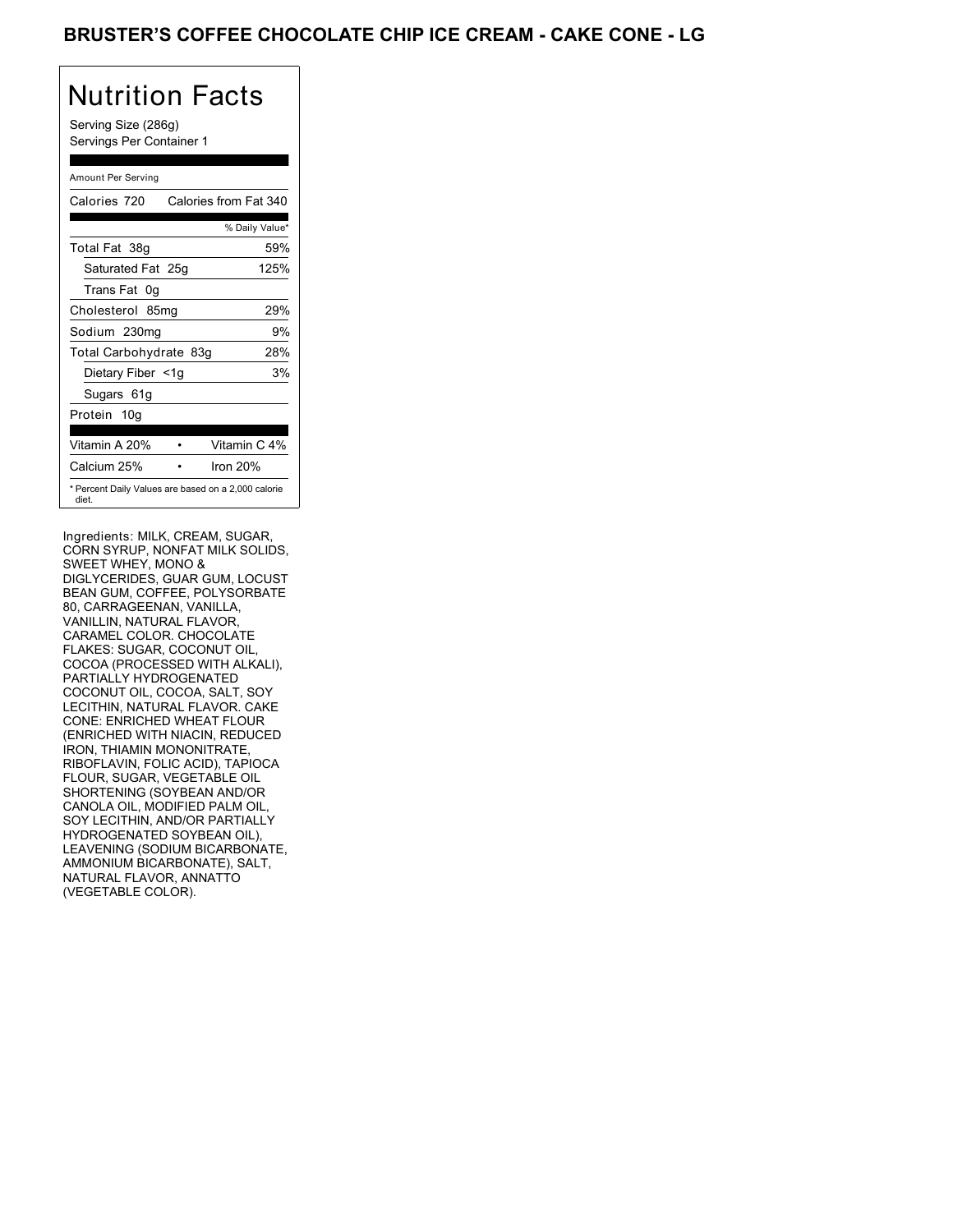## BRUSTER'S COFFEE CHOCOLATE CHIP ICE CREAM - WAFFLE CONE - SM

## Nutrition Facts

Serving Size (170g) Servings Per Container 1

### Amount Per Serving

| Calories 470                                                 | Calories from Fat 200 |
|--------------------------------------------------------------|-----------------------|
|                                                              | % Daily Value*        |
| Total Fat 22g                                                | 34%                   |
| Saturated Fat 13g                                            | 67%                   |
| Trans Fat 0q                                                 |                       |
| Cholesterol 50mg                                             | 17%                   |
| Sodium 110mg                                                 | 5%                    |
| Total Carbohydrate 62g                                       | 21%                   |
| Dietary Fiber 0g                                             | $1\%$                 |
| Sugars 41g                                                   |                       |
| Protein 6q                                                   |                       |
| Vitamin A 10%                                                | Vitamin C 2%          |
| Calcium 15%                                                  | Iron $10%$            |
| * Percent Daily Values are based on a 2,000 calorie<br>diet. |                       |

depending on your calorie needs:

Ingredients: MILK, CREAM, SUGAR, CORN SYRUP, NONFAT MILK SWEET WHEY, MONO & DIGLYCERIDES, GUAR GUM, LOCUST BIOLTOLINDES, OOAN OOM, LOOOS<br>BEAN GUM, COFFEE, POLYSORBATE 80, CARRAGEENAN, VANILLA, VANILLIN, NATURAL FLAVOR, CARAMEL COLOR. CHOCOLATE FLAKES: SUGAR, COCONUT OIL, COCOA (PROCESSED WITH ALKALI), PARTIALLY HYDROGENATED COCONUT OIL, COCOA, SALT, SOY LECITHIN, NATURAL FLAVOR. WAFFLE CONE: ENRICHED BLEACHED WHEAT FLOUR (ENRICHED WITH NIACIN, REDUCED IRON, THIAMIN MONONITRATE, RIBOFLAVIN, FOLIC ACID), SUGAR, VEGETABLE SHORTENING (PARTIALLY HYDROGENATED SOYBEAN AND COTTONSEED OILS), WHOLE EGG, ARTIFICIAL FLAVOR (INCLUDING MALTODEXTRIN, MODIFIED CORNSTARCH, BUTTER, BUTTERMILK), DEXTROSE, SOY BUTTERMILK), DEXTROSE, SOY<br>LECITHIN, ARTIFICIAL VANILLA FLAVOR.  $T_1$  $T_2$  $T_3$   $T_4$  $T_5$   $T_6$   $T_7$  $T_8$  $T_9$  $T_1$  $T_2$  $T_3$  $T_4$  Saturated Fat Less than 20g 25g SWEET WHEY, MONO &<br>DISCOVERED 3000 DOUGLASS TO 2000 BEAN GUM, COFFEE, POLYSORBATE MONONITRATE, RIBOFLAVIN, FOLIC ACID), SUGAR, VEGETABLE Celebrate 27, 20022g34% 139, 20022g34%23g 67%50mg<br>
Years 27, 20022g34% 139, 2002<br>
Saturday, 27, 2002<br>
Saturday, 27, 2002<br>
Saturday, 27, 2002<br>
Saturday, 27, 2002<br>
Celebrate 28, 2002<br>
Celebrate 28, 2002<br>
Celebrate 29, 2002<br> MONONITRATE, RIBOFLAVIN, FOLIC ACID), SUGAR, VEGETABLE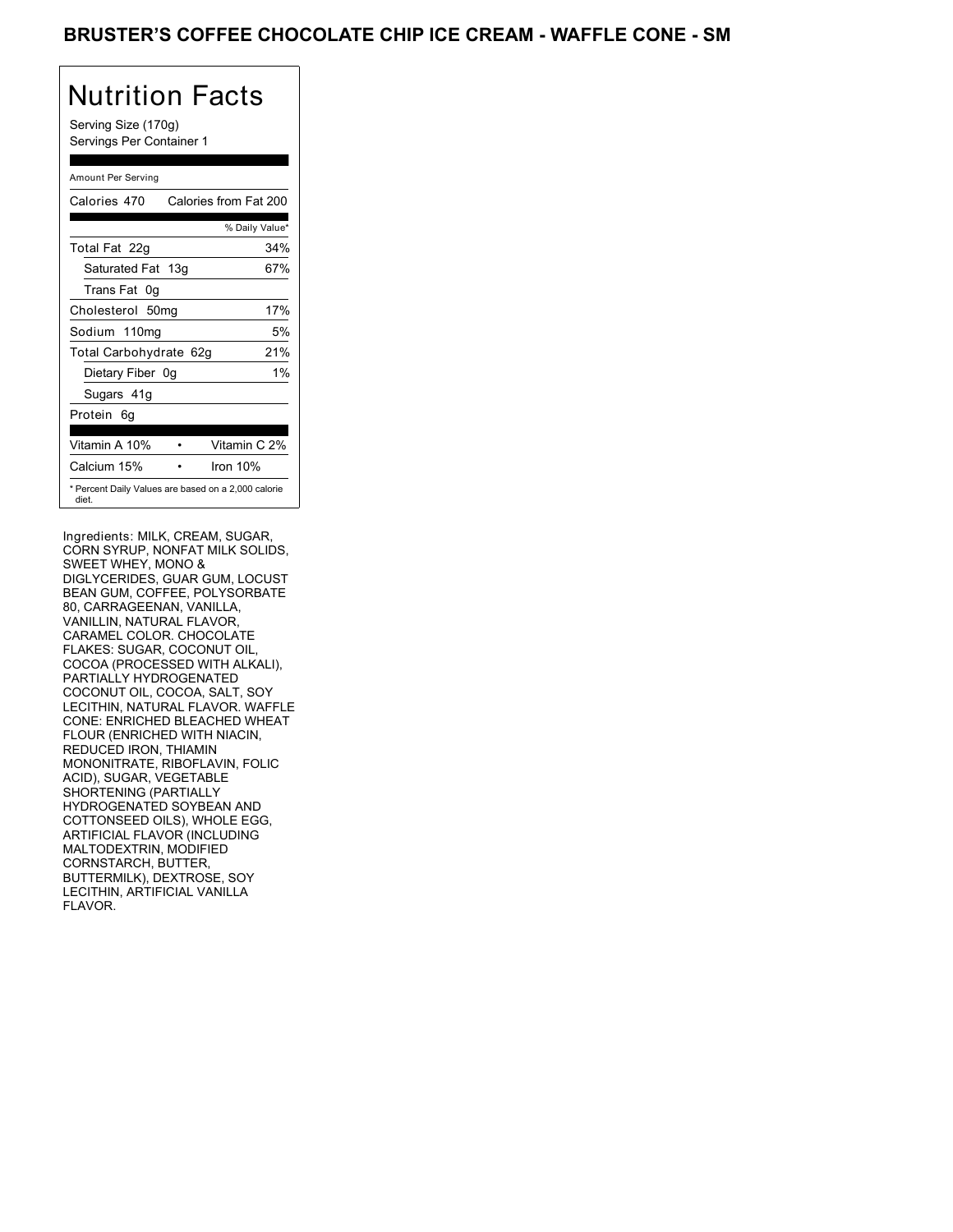## BRUSTER'S COFFEE CHOCOLATE CHIP ICE CREAM - WAFFLE CONE - REG

# Nutrition Facts

Serving Size (240g) Servings Per Container 1

### Amount Per Serving

| Calories 650           | Calories from Fat 290                               |
|------------------------|-----------------------------------------------------|
|                        | % Daily Value*                                      |
| Total Fat 32g          | 49%                                                 |
| Saturated Fat 20g      | 98%                                                 |
| Trans Fat 0q           |                                                     |
| Cholesterol 70mg       | 24%                                                 |
| Sodium 160mg           | 7%                                                  |
| Total Carbohydrate 82g | 27%                                                 |
| Dietary Fiber <1g      | 2%                                                  |
| Sugars 56g             |                                                     |
| Protein 8q             |                                                     |
| Vitamin A 15%          | Vitamin C 4%                                        |
| Calcium 20%            | Iron $15%$                                          |
| diet.                  | * Percent Daily Values are based on a 2,000 calorie |

depending on your calorie needs:

Ingredients: MILK, CREAM, SUGAR, CORN SYRUP, NONFAT MILK SWEET WHEY, MONO & DIGLYCERIDES, GUAR GUM, LOCUST BIOLTOLINDES, OOAN OOM, LOOOS<br>BEAN GUM, COFFEE, POLYSORBATE 80, CARRAGEENAN, VANILLA, VANILLIN, NATURAL FLAVOR, CARAMEL COLOR. CHOCOLATE FLAKES: SUGAR, COCONUT OIL, COCOA (PROCESSED WITH ALKALI), PARTIALLY HYDROGENATED COCONUT OIL, COCOA, SALT, SOY LECITHIN, NATURAL FLAVOR. WAFFLE CONE: ENRICHED BLEACHED WHEAT FLOUR (ENRICHED WITH NIACIN, REDUCED IRON, THIAMIN MONONITRATE, RIBOFLAVIN, FOLIC ACID), SUGAR, VEGETABLE SHORTENING (PARTIALLY HYDROGENATED SOYBEAN AND COTTONSEED OILS), WHOLE EGG, ARTIFICIAL FLAVOR (INCLUDING MALTODEXTRIN, MODIFIED CORNSTARCH, BUTTER, BUTTERMILK), DEXTROSE, SOY BUTTERMILK), DEXTROSE, SOY<br>LECITHIN, ARTIFICIAL VANILLA FLAVOR.  $T_1$  $T_2$  $T_3$   $T_4$  $T_5$   $T_6$   $T_7$  $T_8$  $T_9$  $T_1$  $T_2$  $T_3$  $T_4$  Saturated Fat Less than 20g 25g SWEET WHEY, MONO &<br>DISCOVERED 3000 DOUGLASS TO 2000 BEAN GUM, COFFEE, POLYSORBATE MONONITRATE, RIBOFLAVIN, FOLIC ACID), SUGAR, VEGETABLE Celebrate 28<br>
Vertical Saturday 70 mg<br>
Saturday 70 mg<br>
Saturday, 27, 299<br>
Saturday, 27, 29<br>
Saturday, 27, 29<br>
Saturday, 27, 29<br>
Celebrate 28<br>
Celebrate 28<br>
Celebrate 28<br>
Celebrate 28<br>
Celebrate 28<br>
Celebrate 28<br>
Celebrate MONONITRATE, RIBOFLAVIN, FOLIC ACID), SUGAR, VEGETABLE